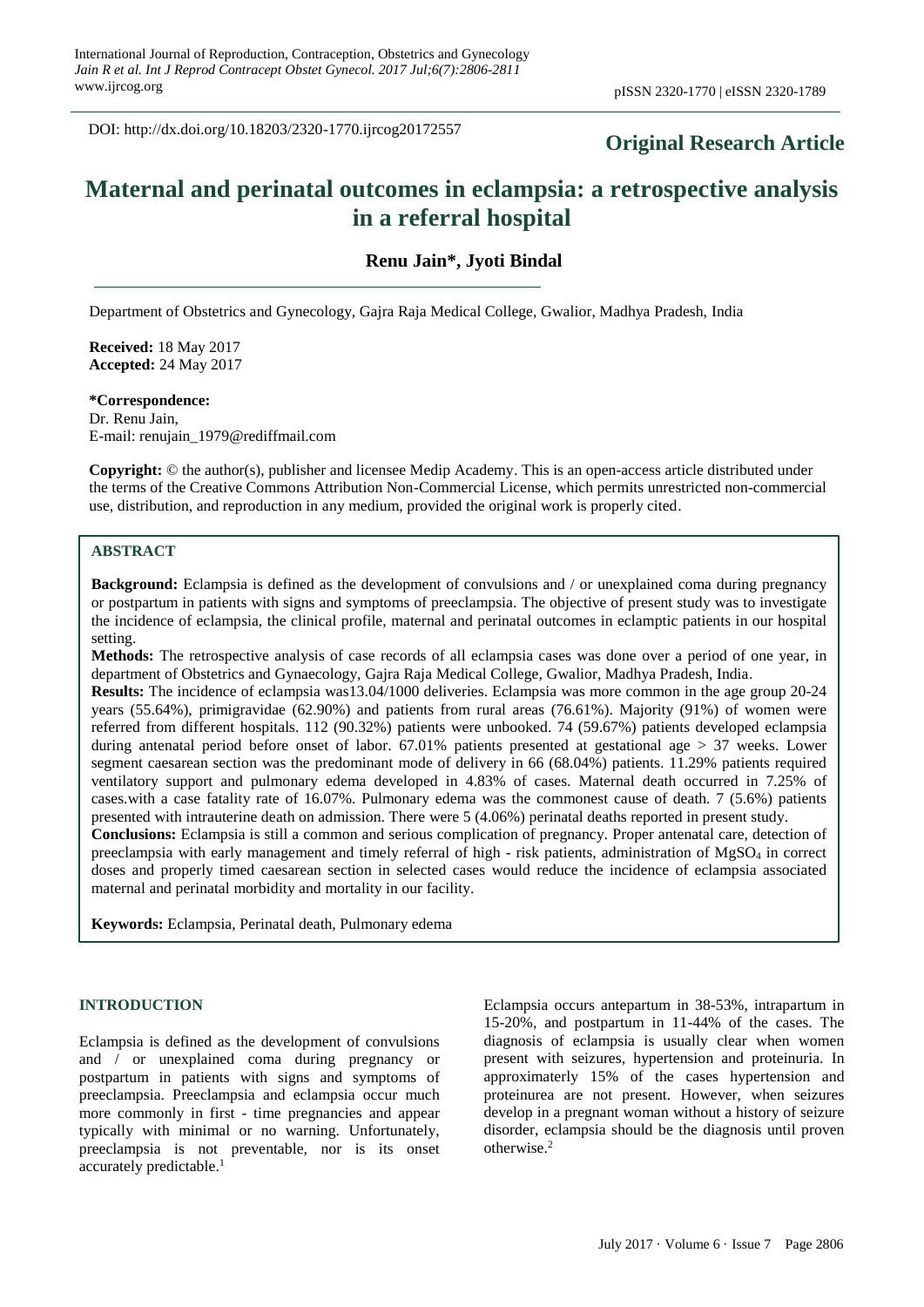WHO estimates the incidence of preeclampsia to be seven times higher in developing countries (2.8% of live births) than in developed countries (0.4%). A preeclamptic woman in a developing country is three times more likely to progress to eclampsia than a woman in a developed country. WHO estimates that eclampsia develops in 2.3% of preeclamptic women in the developing world, compared with 0.8% of preeclampsia cases in developed countries. 1

Eclampsia is associated with elevated maternal and fetal morbidity and mortality. The World Health Organisation (WHO) estimates that at least 16% of maternal deaths in developing countries result from preeclampsia and eclampsia. <sup>1</sup>Approximately 63,000 pregnant women die every year because of these conditions. Preeclampsia/eclampsia ranks second only to haemorrhage as a specific, direct cause of death.<sup>1</sup> The most common causes of maternal death are intracranial bleeding and acute renal failure secondary to abruption placentae. Perinatal mortality occurs in 5-12% of the cases. The most common causes of fetal death are prematurity and fetal asphyxia. 2

A retrospective study of eclampsia cases was carried out to evaluate the incidence of eclampsia, demographic characteristics, clinical profile and maternal and perinatal morbidity/mortality associated with it in our hospital setting. This study aims to assist in planning interventions that will reduce the incidence, morbidity and mortality associated with eclampsia.

## **METHODS**

This is a retrospective study of 124 cases of eclampsia, admitted in Department of Obstetrics and Gynaecology, Gajra Raja Medical College, Gwalior, Madhya Pradesh during a period of 1 year from January 2015 to December 2016. All women with antepartum, intrapartum or postpartum eclampsia who were admitted with history of convulsions or developed after admission, during study period were included in the study.

#### *Exclusion criteria*

- Women who were known case of epilepsy.
- Seizures due to metabolic disturbances, space occupying lesions or intra cerebral infections.

The case records of all eclamptic women were reviewed. Parameters collected and analysed with regard to maternal age, parity, booking status, gestational age, number of convulsions, treatment received before presentation, blood pressure and laboratory test parameters. Mode of delivery, maternal and perinatal outcomes were also studied.

All the cases of eclampsia were managed with  $MgSO<sub>4</sub>$  as an anticonvulsant. We followed the Pritchard's regime of 4 gms I.V and 10 gms I/M at the time of admission and 5 gms I/M fourth hrly after checking urine output, knee jerks and respiratory rate. For recurrent convulsions phenytoin or lorazepam were used in different cases. Injection labetalol as I.V. bolus / infusion was used to control severe hypertension. After stabilization of patients pregnancy was terminated irrespective of the gestational age. The cause of death was determined from the clinical diagnosis. Postmortem examination was not done in any case.

Analysis was done with the excel computer software and results were reported as percentage.

## **RESULTS**

During the study period, total number of deliveries recorded was 9502. Eclampsia developed in 124 women, with an incidence of 13.04 / 1000 deliveries.

#### **Table 1: Demographic characteristics.**

| <b>Characteristic</b>        | <b>Number</b> | <b>Percent</b> |
|------------------------------|---------------|----------------|
| <b>Maternal age in years</b> |               |                |
| $<$ 19                       | 6             | 4.83           |
| $20 - 24$                    | 69            | 55.64          |
| $25-29$                      | 39            | 31.45          |
| $30 - 35$                    | 9             | 7.25           |
| >35                          | 1             | 0.80           |
| <b>Parity</b>                |               |                |
| Primigravidae                | 78            | 62.90          |
| Multigravidae                | 46            | 37.09          |
| Locality                     |               |                |
| Rural                        | 95            | 76.61          |
| Urban                        | 29            | 23.38          |
| <b>Referral status</b>       |               |                |
| Direct                       | 33            | 26.61          |
| Referred                     | 91            | 73.38          |
| <b>Booking status</b>        |               |                |
| <b>Booked</b>                | 12            | 9.67           |
| Unbooked                     | 112           | 90.32          |

Table 1 demonstrates demographic characteristics of patients. Eclampsia was more common in the age group 20-24 years (55.64%), primigravidae (62.90 %) and patients from rural areas (76.61%). Majority (91%) of women were referred from different hospitals. 112 (90.32%) patients had no antenatal visits.

#### **Table 2: Type of eclampsia.**

| <b>Type of eclampsia</b> | No. of cases | <b>Percent</b> |
|--------------------------|--------------|----------------|
| Antepartum               | 74           | 59.67          |
| Intrapartum              | 23           | 18.54          |
| Postpartum               | 27           | 21.77          |
| Total                    | 124          | 100.0          |

The timing of fits was antepartum in 74 (59.67%), intrapartum in 23 (18.54%) and postpartum in 27 (21.77%) patients (Table 2).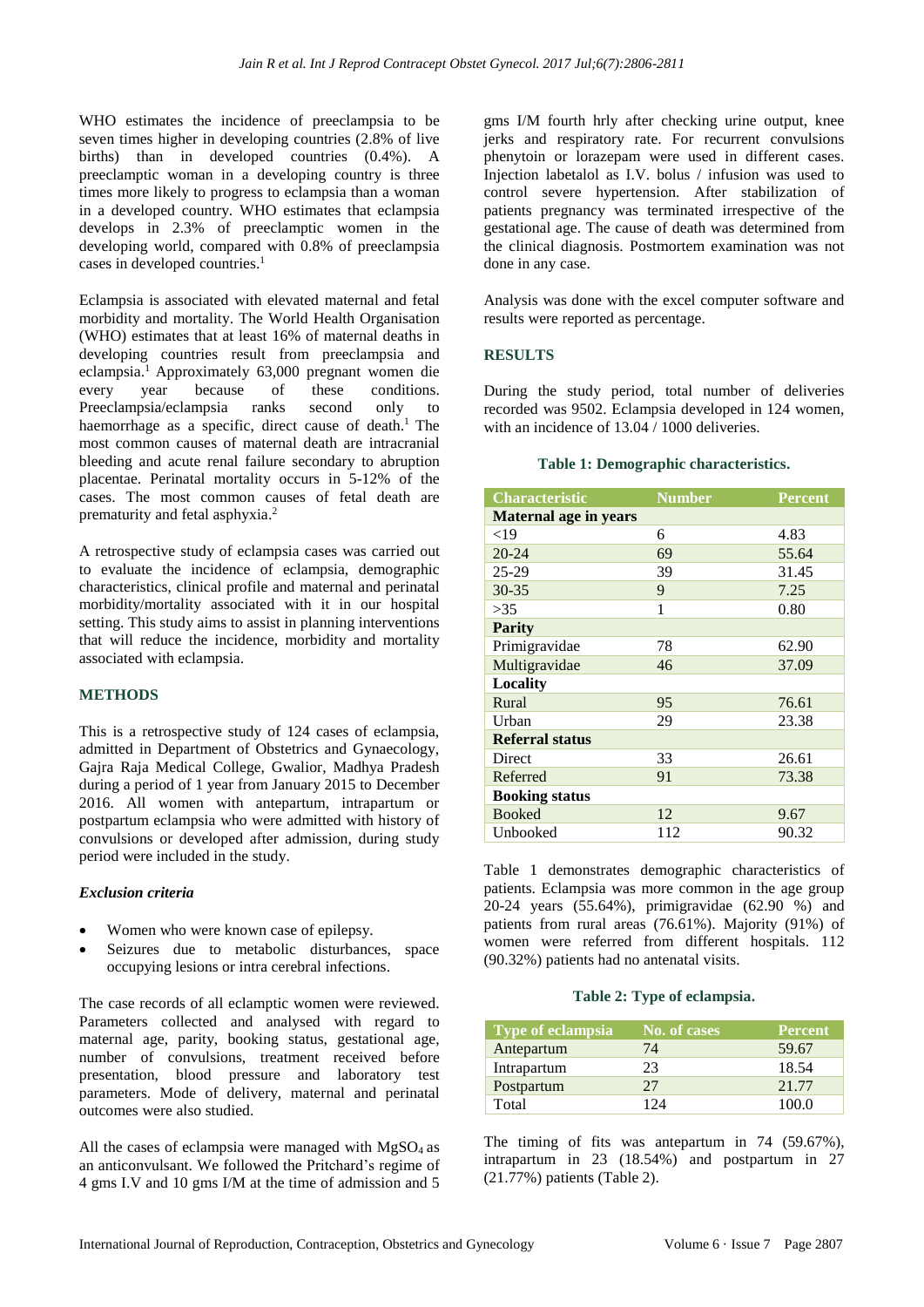#### **Table 3: Gestational age at the onset of fit.**

| <b>Gestational age in weeks</b> | No. of cases | <b>Percent</b> |
|---------------------------------|--------------|----------------|
| <28                             |              | 5.15           |
| 28-32                           |              | 8.24           |
| $33 - 36$                       | 19           | 19.58          |
| > 37                            | 65           | 67.01          |
| Total                           | 97           | 100.0          |

Majority of patients 65 (67.01%) presented at gestational age  $> 37$  weeks, 19 (19.58%) patients between 33-36 weeks, 8 (8.24%) patients between 28-32 weeks and 5 (5.15%) at <28 weeks (Table 3).

#### **Table 4: Blood pressure at presentation.**

| <b>Blood pressure in mm Hg</b> No. of cases Percent |     |       |
|-----------------------------------------------------|-----|-------|
| >160/110                                            | 77  | 62.09 |
| 140/90-1 59/109                                     | 38  | 30.64 |
| $<$ 140/90                                          | Q   | 7.25  |
| Total                                               | 124 | 100.0 |

62.09 % patients presented with severe hypertension with blood pressure >160/110, 30.64% patients had blood pressure between  $140/90 - 159/109$  and 7.25% patients had blood pressure < 140/90 (Table 4).

#### **Table 5: Number of convulsions before start of anticonvulsant therapy.**

| No. of convulsions | No. of cases Percent |       |
|--------------------|----------------------|-------|
|                    | 29                   | 23.38 |
| $1 - 4$            | 57                   | 45.96 |
| >4                 | 38                   | 30.64 |
| Total              | 124                  | 100 O |

Majority of patients 57 (45.96%) had 1-4 convulsions, 38  $(30.64\%)$  patients had  $>4$  and  $29(23.38\%)$  patients had 1 convulsion before start of anticonvulsant (Table 5).

#### **Table 6: Mode of delivery.**

| Mode of delivery                   | No. of cases | <b>Percent</b> |
|------------------------------------|--------------|----------------|
| Vaginal delivery                   | 30           | 30.92          |
| Lower segment caesarean<br>section | 66           | 68.04          |
| Undelivered                        |              | 1.03           |
| Total                              | 97           | 100 O          |

66 (68.04%) patients were delivered by lower segment caesarean section, while 30 (30.92%) patients delivered vaginally. 1 patient died undelivered (Table 6).

The most common indication of caesarean section was unfavourable cervix in 54 (81.81%) patients (Table 7).

11.29% patients required ventilator y support. Pulmonary edema developed in 4.83% of cases. Maternal death occurred in 7.25% of cases. Of the 56 maternal deaths for

the period, eclampsia contributed to 9 deaths, with a case fatality rate of 16.07% (Table 8).

### **Table 7: Indication of caesarean section in eclamptic patient.**

| Indication            | No. of cases | <b>Percent</b> |
|-----------------------|--------------|----------------|
| Unfavourable cervix   | 54           | 81.81          |
| Non-progress of labor |              | 7.57           |
| <b>Fetal distress</b> |              | 4.54           |
| Others                |              | 6.06           |
| Total                 |              |                |

## **Table 8: Maternal morbidity and mortality due to eclampsia.**

| <b>Maternal complication</b>              | <b>No. of cases</b>         | <b>Percent</b> |
|-------------------------------------------|-----------------------------|----------------|
| Required ventilation                      | 14                          | 11.29          |
| Pulmonary edema                           | 6                           | 4.83           |
| <b>HELLP</b> syndrome                     | 4                           | 3.22           |
| Acute renal failure                       | $\mathfrak{D}$              | 1.6            |
| Abruptio placentae                        | 4                           | 3.22           |
| Shock                                     | $\mathcal{D}_{\mathcal{L}}$ | 1.6            |
| Disseminated intravascular<br>coagulation | 4                           | 3.22           |
| Post-partum haemorrhage                   | 4                           | 3.22           |
| <b>ARDS</b>                               | 4                           | 3.22           |
| Retinal edema                             | 4                           | 3.22           |
| Prolonged coma                            | 4                           | 3.22           |
| Maternal death                            | q                           | 7.25           |

Pulmonary edema was the commonest cause of death in 6 cases. In 2 cases cause of death was acute renal failure and 1 patient died due to Cerebrovascular accident (Table 9).

#### **Table 9: Causes of maternal death in eclampsia.**

| <b>Cause</b>             | <b>Number</b> | <b>Percent</b> |
|--------------------------|---------------|----------------|
| Pulmonary edema          |               | 66.66          |
| Acute renal failure      |               | 22.22          |
| Cerebrovascular accident |               | 11 11          |
| Total                    | Q             | 100 O          |

#### **Table 10: Fetal outcome.**

| <b>Fetal outcome</b> | <b>No. of cases</b> | <b>Percent</b> |
|----------------------|---------------------|----------------|
| Alive                | 111                 | 89.51          |
| Intrauterine death   |                     | 5.6            |
| <b>Still Birth</b>   |                     | 0.84           |
| Neonatal death       |                     | 3.22           |
| Undelivered          |                     | 0.84           |
| Total                | 174                 | 100.0          |

111 (89.51%) babies were born alive, 7 (5.6%) patients presented with intrauterine fetal death on admission. There were 5 (4.06%) perinatal deaths (1 stillbirth and 4 neonatal deaths) reported in present study (Table 10).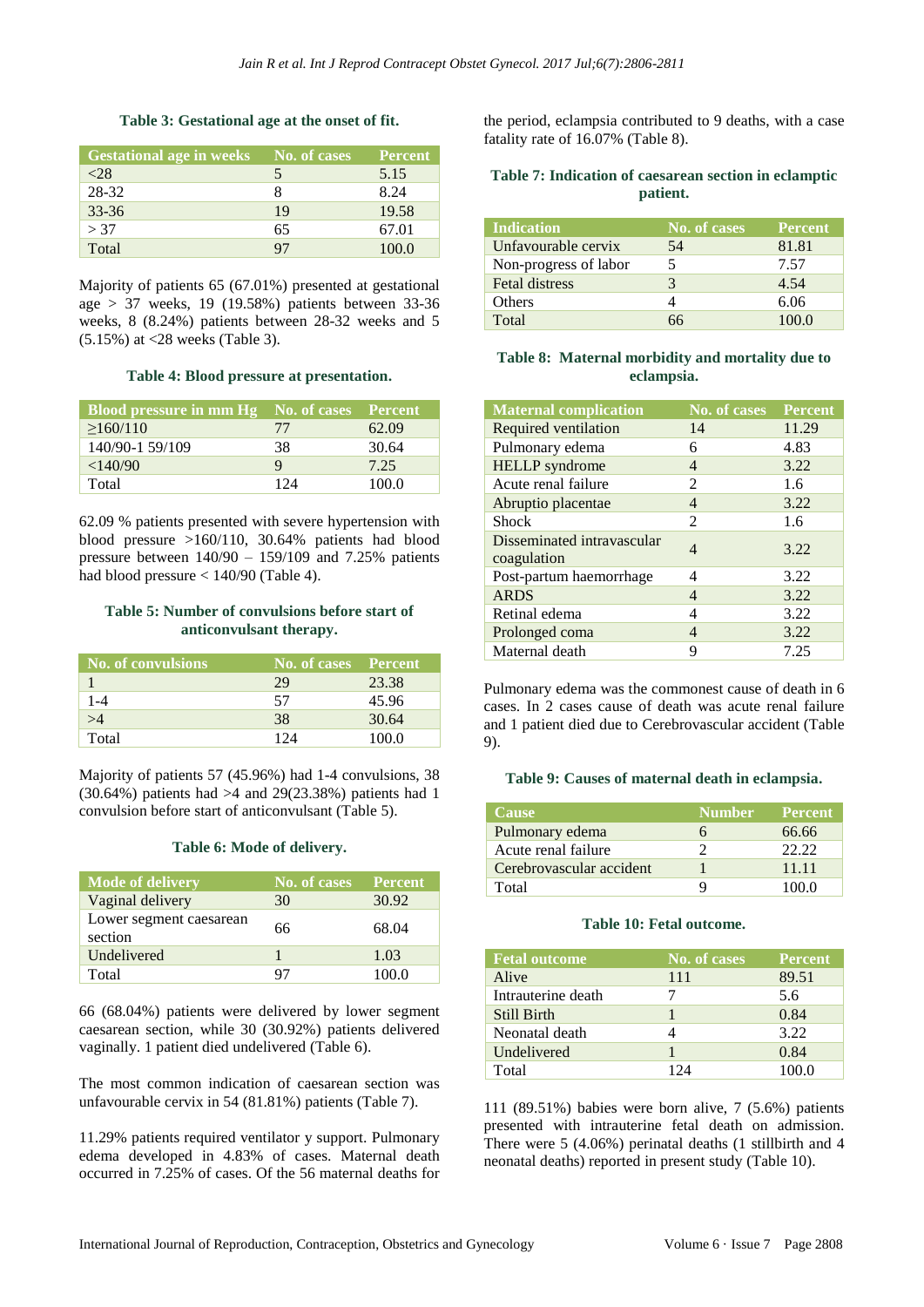#### **Table 11: Birth weight.**

| Birth weight in Kg | No. of cases | <b>Percent</b> |
|--------------------|--------------|----------------|
| < 1.5              | 15           | 12.09          |
| $1.5 - 2.4$        | 44           | 35.48          |
| > 2.5              | 65           | 52.41          |
| Total              | 124          | 100.0          |

65 (52.41%) patients delivered babies with birth weight  $>$ 2.5 kg, 44 (35.48 %) babies had birth weight between 1.5-2.4 kg and 15 (12.09%) babies were < 1.5 kg (Table 11).

## **DISCUSSION**

The incidence of eclampsia in our study was 13.04/1000 deliveries, which is similar to the incidence reported by Sasmita Swain et al and G. Mahalaxmi et al, lower than the incidence reported by Aparna khan et al (3.54%) and Adamu AN et al (4.4% in Nigeria) and higher than that reported in a study in Qatar, a developed country  $(.31/1000$  deliveries).<sup>3-7</sup> Incidence of hypertensive disorders in India is found to be 10.08% as observed through the data collected by National Eclampsia Registery (NER) (11,266 out of 1,11,725 deliveries) over the past 3 years with 2,554 patients out of this presenting with eclampsia. <sup>8</sup> This variation seen in the incidence is due to difference in socioeconomic factors, available obstetric care, financial and geographic barriers and cultural practices.

Eclampsia was more common in the age group 20 - 24 years (55.64%), similar finding was reported in the studies by G. Mahalaxmi et al and Aparna Khan et al [4,5]. As per NER data 76.34% of the patients were between 21 and 30 years of age.<sup>8</sup>

Gravidity also influences the incidence of eclampsia. In present study majority 78 (62.90 %) of patients were primigravidae. Sasmita Swain et al and Prabhakar gawandi et al also reported similar finding in their studies.<sup>3,9</sup>

In present study, 95 (76.61%) patients were from rural areas and majority (91%) of women were referred from different hospitals. Many of the maternal complications seen in the eclamptic patients appeared to arise from delays in the management of preeclampic patients. Training of medical officers and paramedical staff posted in primary health centers, to handle an eclamptic patient is mandatory to improve maternal and fetal outcome.

Majority (90.32%) of patients had no antenatal visits. Lack of antenatal care is one of the important risk factors for the development of eclampsia. In a study by Pannu D in North India 56.6% of women had received no antenatal care before the onset of convulsions. <sup>10</sup> This indicates the importance of antenatal care as the single intervention which could influence the occurrence of this serious complication. In unbooked cases the signs and symptoms of preeclampsia remain unrecognized until severe complications such as eclampsia occur.

Majority of patients 74 (59.67%) developed eclampsia during antenatal period before onset of labor, while 21.77% developed eclampsia after delivery. Similar observation was reported in studies by Runjun Doley et al and Hema Kanta Sharma et al, where antepartum eclampsia was the commonest type.<sup>11,12</sup>

The majority of post-partum eclampsia had their first fit within 2 to 48 hours after birth, 26 patients had fit after vaginal delivery while only 1 patient following caesarean section. It follows that women with mild hypertension during pregnancy may have blood pressures above their autoregulatory threshold putting them at risk during the puerperium, where blood pressure monitoring is decreased, yet with no clinical profile to differentiate them from low risk women. <sup>13</sup> This changing pattern of eclampsia confronts health professionals with the challenge of recognizing women in the puerperium with neurologic symptoms that need prompt referral.<sup>13</sup>

When gestational age at the onset of convulsions was taken into account, then it was found that majority of patients (67.01%) presented at gestational age of  $> 37$ weeks. Sunita T.H. et al and Runjun Doley et al, also reported similar finding in their study. $11,14$ 

62.09 % patients presented with blood pressure >160/110 mmHg. In a study by Sunita T.H.et al, 68% of eclamptic women had severe hypertension. <sup>14</sup> In present study 30.64% patients had blood pressure between 140/90 – 159/109 mm Hg and 7.25% patients had blood pressure < 140/90 mm Hg. It had been suggested that eclamptic women without significant hypertension had even lower nonpregnant blood pressure, resulting in a lower limit of the cerebral autoregulatory curve. In addition, circulating factors capable of initiating blood – brain barrier disruption may be involved, increasing the susceptibility to eclampsia. 13

Majority of patients (45.96%) had 1-4 convulsions and 30.64% patients had >4 convulsions before start of anticonvulsant. As per NER data, 40.55% mothers had 1- 4 convulsions before admission. Greater number of convulsions prior to care may be due to lack of reachable facilities. Time spent in access to care is crucial and may alter maternal and fetal outcome. 8

96 % of referred patients received injection MgSO4 in referral facilities before referral to our institute. The positive research data from the Magpie trial led institutions including the WHO and the American College of Obstetricians and Gynaecologist (ACOG) to recommend the use of magnesium sulfate as the first-line treatment for preeclampsia and eclampsia. 1

The definitive treatment of eclampsia is delivery, irrespective of gestational age. If fits are effectively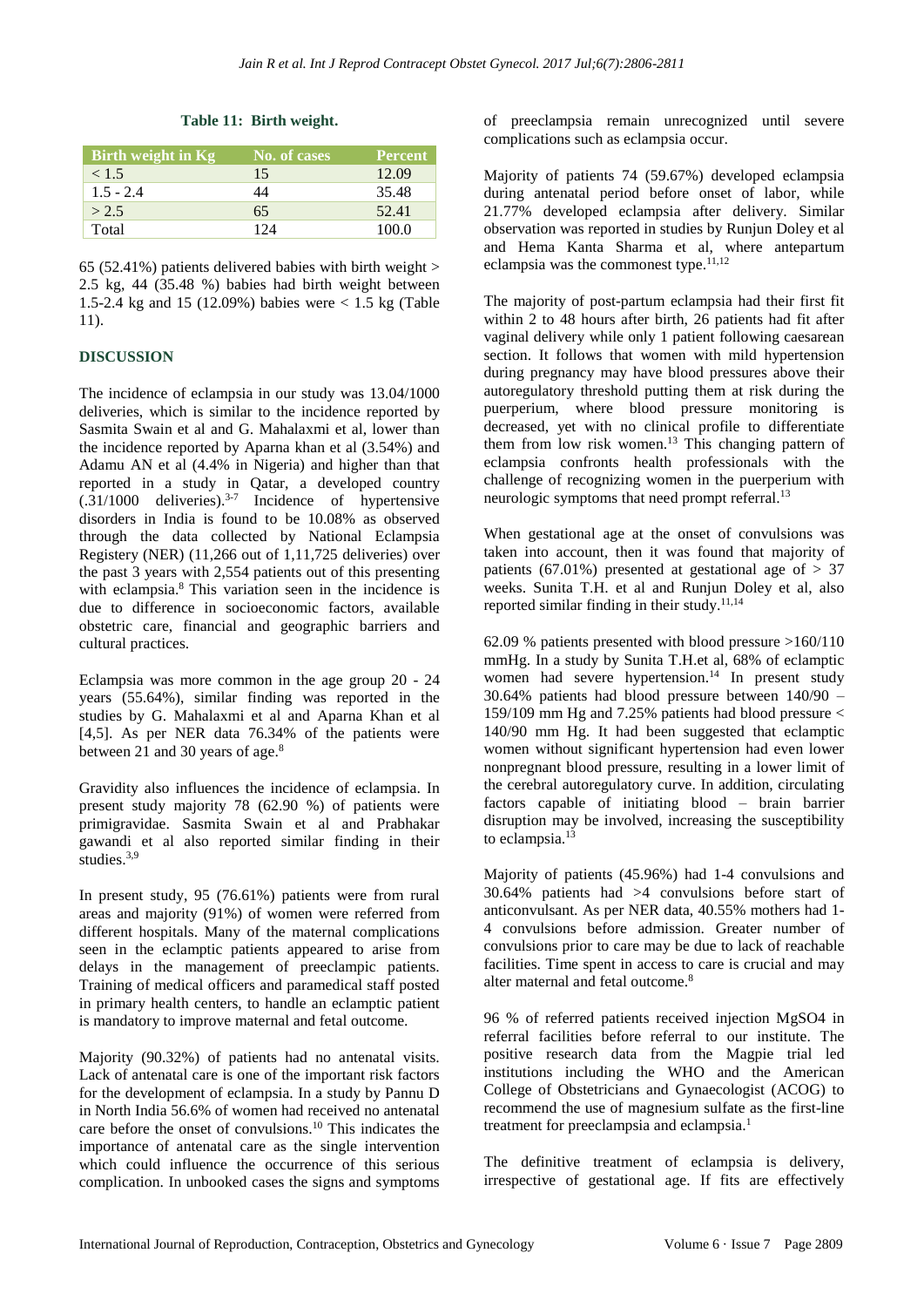controlled and patient is stabilized, clinician can await spontaneous vaginal delivery after inducing labor. In present study 68.04% patients were delivered by lower segment caesarean section while 30.92% patients delivered vaginally. 1 patient died undelivered. Sunita TH et al, Sharara HA, Doley R et al and Ajah OA et al, also reported caesarean section as predominant mode of delivery as in present study.<sup>7,11,13,15</sup> The decision for delivery by caesarean section was taken after considering the maternal clinical condition, status of fits, fetal status, cervical Bishop score, likelihood of success of induction of labor and stage of labor.

In 81.81% patients, indication of caesarean section was unfavourable cervix. Induction of labor in these patients with unfavourable cervix, resulting in delay in delivery may adversely affect maternal and fetal outcome, so long inductions should be avoided as was observed in present study. <sup>2</sup> Concerns about delay of delivery include disease progression to multiorgan disease, maternal central nervous system and placental abruption.

In present study main, maternal complications were pulmonary edema, ARDS, DIC, abruption placentae, and postpartum haemorrhage. Critical care management has been advised for pregnancies complicated by eclampsia. Mechanical ventilatory support (required in 14 patients) and advanced monitoring in intensive care unit (ICU) were the major interventions in this study. Out of 14 patients who were kept on ventilatory support, 4 patients died and one patient developed prolonged coma. Current intervention strategy of managing eclampsia and care of patients in equipped intensive care unit in our hospital is effective in reducing maternal morbidity and mortality.

There were total 9 cases of maternal death due to eclampsia in the study period, accounting for a case fatality rate of 16.07%. The most common cause of death was pulmonary edema. Other causes were acute renal failure and cerebrovascular accident. The women who developed pulmonary edema in the course of treatment had poor outcome. Pulmonary oedema is a common complication of severe preeclampsia and eclampsia, affecting approximately 3% of these patients. <sup>2</sup> Most cases are the results of aggressive use of crystalloid solutions for intravascular volume expansion. So, it is important to restrict fluid administration in patients with preeclampsia and eclampsia.

The maternal mortality rate of 7.25% due to eclampsia, reported in this study was lower than that reported by Khan A et al (29.76%), Adamu AN et al (29.4%) and Pannu D et al (8.4%).<sup>5,6,10</sup>

In present study, there were 5 perinatal deaths among eclamptic patients and 7 patients were admitted with intrauterine fetal demise, out of which 6 delivered vaginally, 1 was delivered by caesarean section while one remains undelivered as patient died. 5 babies were admitted to neonatal ICU for very low birth weight, out of which 4 could not survive. Prematurity and low birth weight were the main causes of perinatal mortality. Late arrival of patients after onset of fits results in severe intrauterine hypoxia and intrauterine death. Available neonatal care facilities also determine the perinatal outcome. Swain S et al and Mahalaxmi G et al, reported higher perinatal deaths in their studies.<sup>3,4</sup>

Patients presented to our hospital were already in critical stage because of delays in seeking health care by the patients themselves or by not recognizing the signs of imminent eclampsia. Further the delay in transport of patients after onset of fits from remote areas is another factor responsible for adverse maternal and perinatal outcome as seen in our study.

## **CONCLUSION**

Eclampsia is still a common and serious complication of pregnancy. Proper antenatal care, detection of preeclampsia with early management and timely referral of high – risk patients, administration of magnesium sulfate in correct doses and properly timed caesarean section in selected cases would reduce the incidence of eclampsia associated maternal and perinatal morbidity and mortality in our facility. While there is no cure for eclampsia, treatment measures can prevent and reduce maternal and perinatal morbidity and mortality. Still many cases of eclampsia appear not to be preventable even among women receiving regular antenatal care, which can be due to the abrupt onset and late post-partum onset.

*Funding: No funding sources Conflict of interest: None declared Ethical approval: The study was approved by the Institutional Ethics Committee*

## **REFERENCES**

- 1. Health E. Balancing the scales: expanding treatment for pregnant women with life- threatening hypertensive conditions in developing countries. A report on barriers and solutions to treat preeclampsia and eclampsia. Engender Health. 2007.
- 2. Bhide A, Arulkumaran S, Damania KR, Daftary SN. Arias' Practical guide to high risk pregnancy and delivery.  $4<sup>th</sup>$  ed. New Delhi, Elseiver; 2015: 218-9.
- 3. Swain S, Singh S, Das L, Sahoo B. Maternal and perinatal outcome of eclampsia in a tertiary care center. Int J Reprod Contracept Obstet Gynecol. 2016;5(2):384-90.
- 4. Mahalakshmi G, Krishnaveni A, Nimma W, Vinusha K. The study of maternal and perinatal outcome of eclampsia in a tertiary hospital. IOSR J Dental Med Sci. 2016;15(4):123-8.
- 5. Khan A, Ghosh A, Banerjee PK, Mondal TK. Profile and outcome of eclampsia in a rural tertiary hospital. Int J Recent Trends Sci Tech. 2014;10(3):526-9.